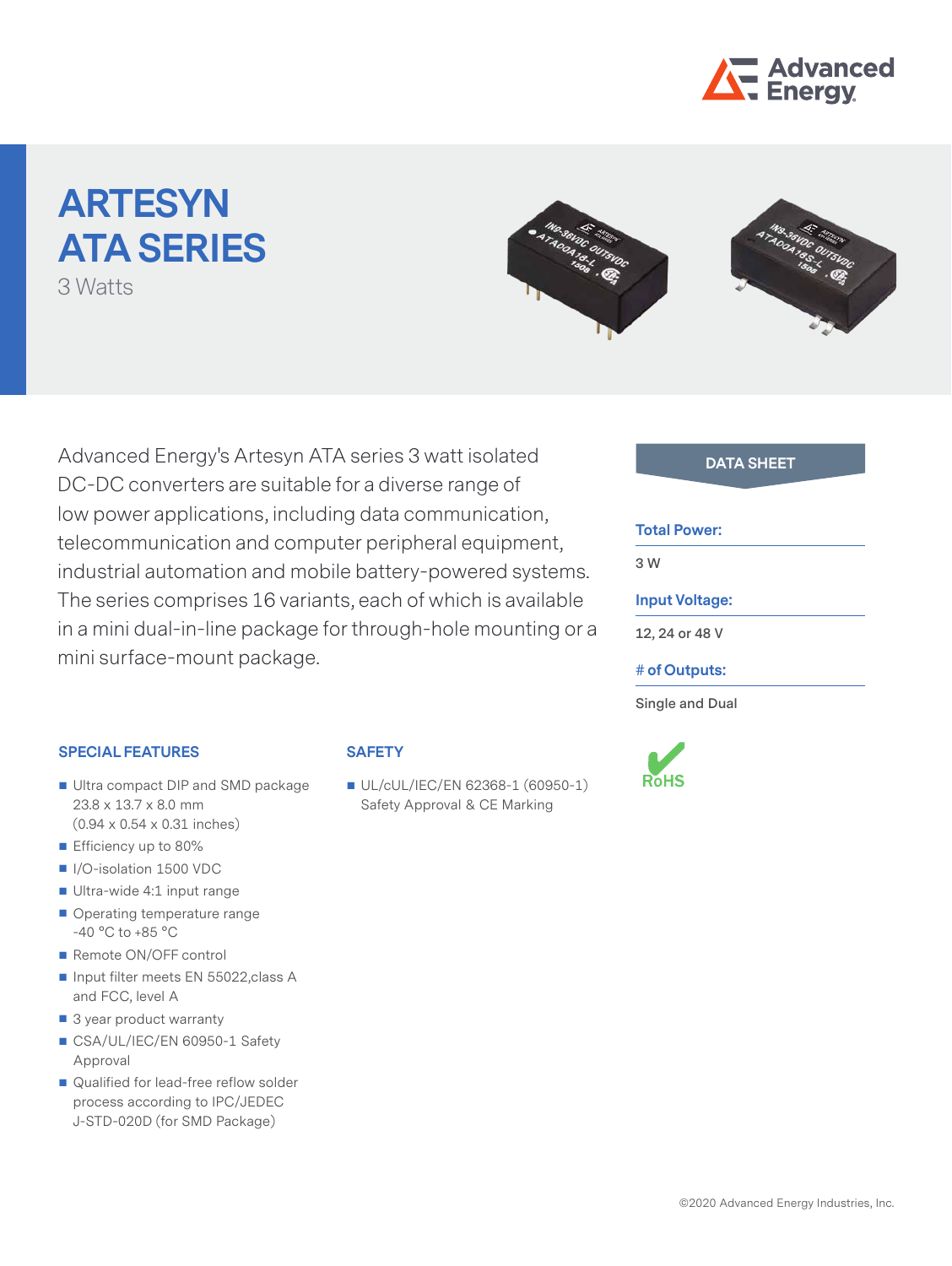# **ATA Series**

### **ELECTRICAL SPECIFICATIONS**

| Input                    |                              |  |  |  |
|--------------------------|------------------------------|--|--|--|
| Input range              | 9 - 36 Vdc, 18 - 75 Vdc      |  |  |  |
| Efficiency               | 80% @ 24 Vo                  |  |  |  |
| Output                   |                              |  |  |  |
| Voltage tolerance        | ±2.0%                        |  |  |  |
| Line regulation          | 1.0%                         |  |  |  |
| Load regulation          | 1.2%                         |  |  |  |
| Noise/ripple             | 100 mV                       |  |  |  |
| Overload protection      | 150% typ of Io max, foldback |  |  |  |
| Short circuit protection | Hiccup mode                  |  |  |  |
| Switching frequency      | 350 KHz                      |  |  |  |
| <b>Isolation</b>         |                              |  |  |  |
| I/O isolation            | I/O: 1500 Vdc                |  |  |  |
| Insulation resistance    | 1000 Mohm                    |  |  |  |
| Insulation capacitance   | 500 pF                       |  |  |  |

# **ENVIRONMENTAL SPECIFICATIONS**

| Operating ambient temperature range | -40 °C to +85 °C         |
|-------------------------------------|--------------------------|
| Storage temperature                 | $-50 °C$ to $+125 °C$    |
| Humidity                            | 5% to 95% non-condensing |
| <b>MTBF</b>                         | 300 Khrs calculated      |

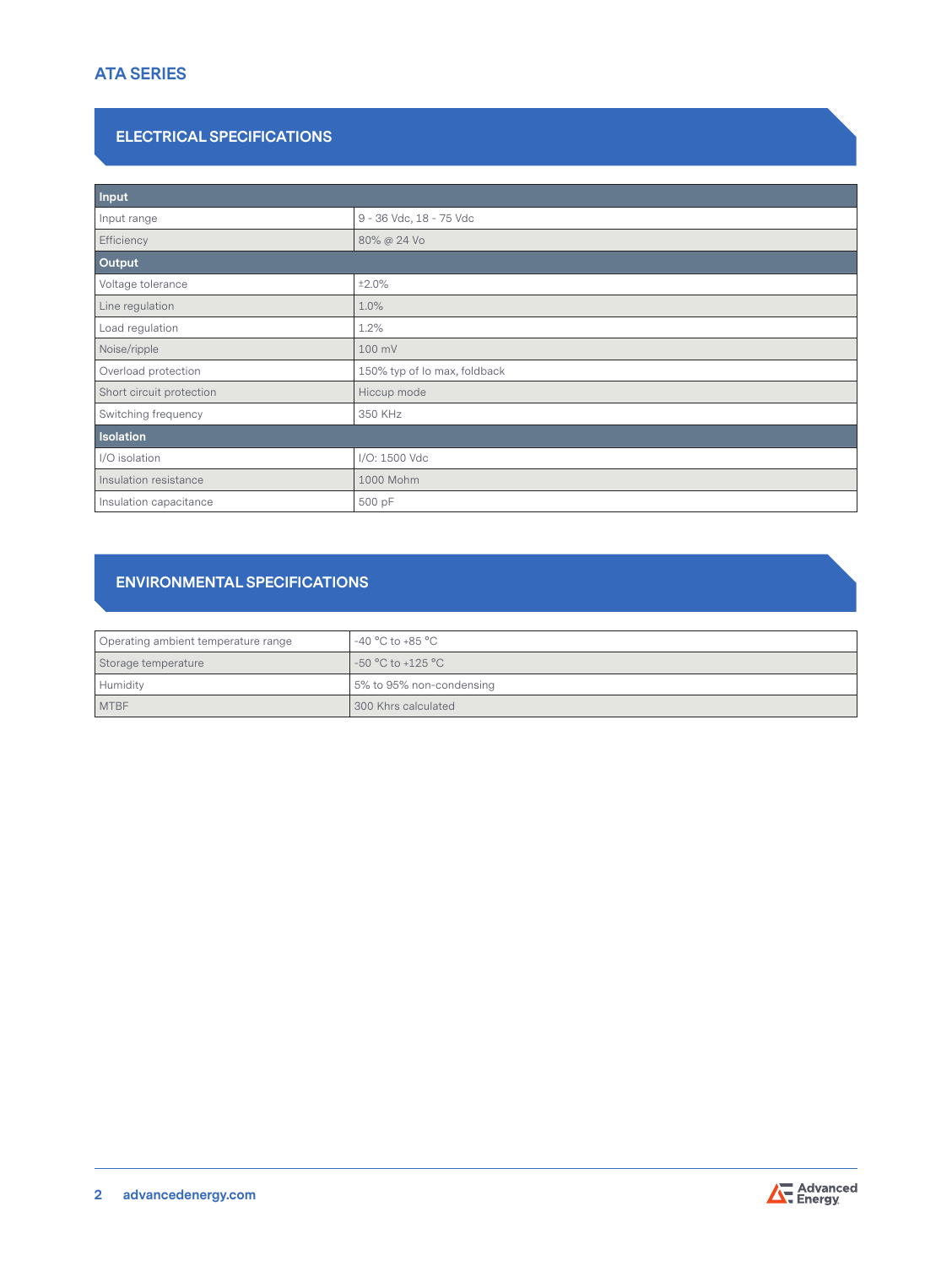# **ATA Series**

## **Ordering Information**

| <b>Part Number</b> | <b>Input Voltage</b> | <b>Output Voltage</b> | <b>Output Current</b> | <b>Efficiency</b> | Power |
|--------------------|----------------------|-----------------------|-----------------------|-------------------|-------|
| ATA00F18-L         | 9-36 Vdc             | 3.3 V                 | 600 mA                | 75%               | 2 W   |
| ATA00A18-L         | 9-36 Vdc             | 5 V                   | 600 mA                | 78%               | 3 W   |
| ATA00B18-L         | 9-36 Vdc             | 12 V                  | 250 mA                | 80%               | 3 W   |
| ATA00C18-L         | 9-36 Vdc             | 15 V                  | 200 mA                | 80%               | 3 W   |
| ATA00H18-L         | 9-36 Vdc             | 24 V                  | 125 mA                | 80%               | 3 W   |
| ATA00AA18-L        | 9-36 Vdc             | $+/-5$ V              | 300 mA                | 77%               | 3 W   |
| ATA00BB18-L        | 9-36 Vdc             | $+/-12V$              | 125 mA                | 80%               | 3 W   |
| ATA00CC18-L        | 9-36 Vdc             | $+/-15$ V             | 100 mA                | 80%               | 3 W   |
| ATA00F36-L         | 18-75 Vdc            | 3.3 V                 | 600 mA                | 75%               | 2 W   |
| ATA00A36-L         | 18-75 Vdc            | 5 V                   | 600 mA                | 78%               | 3 W   |
| ATA00B36-L         | 18-75 Vdc            | 12 V                  | 250 mA                | 80%               | 3 W   |
| ATA00C36-L         | 18-75 Vdc            | 15V                   | $200 \text{ mA}$      | 80%               | 3 W   |
| ATA00H36-L         | 18-75 Vdc            | 24 V                  | 125 mA                | 80%               | 3 W   |
| ATA00AA36-L        | 18-75 Vdc            | $+/-5$ V              | 300 mA                | 77%               | 3 W   |
| ATA00BB36-L        | 18-75 Vdc            | $+/-12$ V             | 125 mA                | 80%               | 3 W   |
| ATA00CC36-L        | 18-75 Vdc            | $+/-15$ V             | 100 mA                | 80%               | 3 W   |
| ATA00F18S-L        | 9-36 Vdc             | 3.3 V                 | 600 mA                | 75%               | 2 W   |
| ATA00A18S-L        | 9-36 Vdc             | 5 V                   | 600 mA                | 78%               | 3 W   |
| ATA00B18S-L        | 9-36 Vdc             | 12 V                  | 250 mA                | 80%               | 3 W   |
| ATA00C18S-L        | 9-36 Vdc             | 15 V                  | 200 mA                | 80%               | 3 W   |
| ATA00H18S-L        | 9-36 Vdc             | 24 V                  | 125 mA                | 80%               | 3 W   |
| ATA00AA18S-L       | 9-36 Vdc             | $+/-5$ V              | 300 mA                | 77%               | 3 W   |
| ATA00BB18S-L       | 9-36 Vdc             | $+/-12$ V             | 125 mA                | 80%               | 3 W   |
| ATA00CC18S-L       | 9-36 Vdc             | $+/-15$ V             | 100 mA                | 80%               | 3 W   |
| ATA00F36S-L        | 18-75 Vdc            | 3.3 V                 | 600 mA                | 75%               | 2 W   |
| ATA00A36S-L        | 18-75 Vdc            | 5 V                   | 600 mA                | 78%               | 3 W   |
| ATA00B36S-L        | 18-75 Vdc            | 12 V                  | 250 mA                | 80%               | 3 W   |
| ATA00C36S-L        | 18-75 Vdc            | 15 V                  | 200 mA                | 80%               | 3 W   |
| ATA00H36S-L        | 18-75 Vdc            | 24 V                  | 125 mA                | 80%               | 3 W   |
| ATA00AA36S-L       | 18-75 Vdc            | $+/-5$ V              | 300 mA                | 77%               | 3 W   |
| ATA00BB36S-L       | 18-75 Vdc            | $+/-12V$              | 125 mA                | 80%               | 3 W   |
| ATA00CC36S-L       | 18-75 Vdc            | $+/-15$ V             | 100 mA                | 80%               | 3 W   |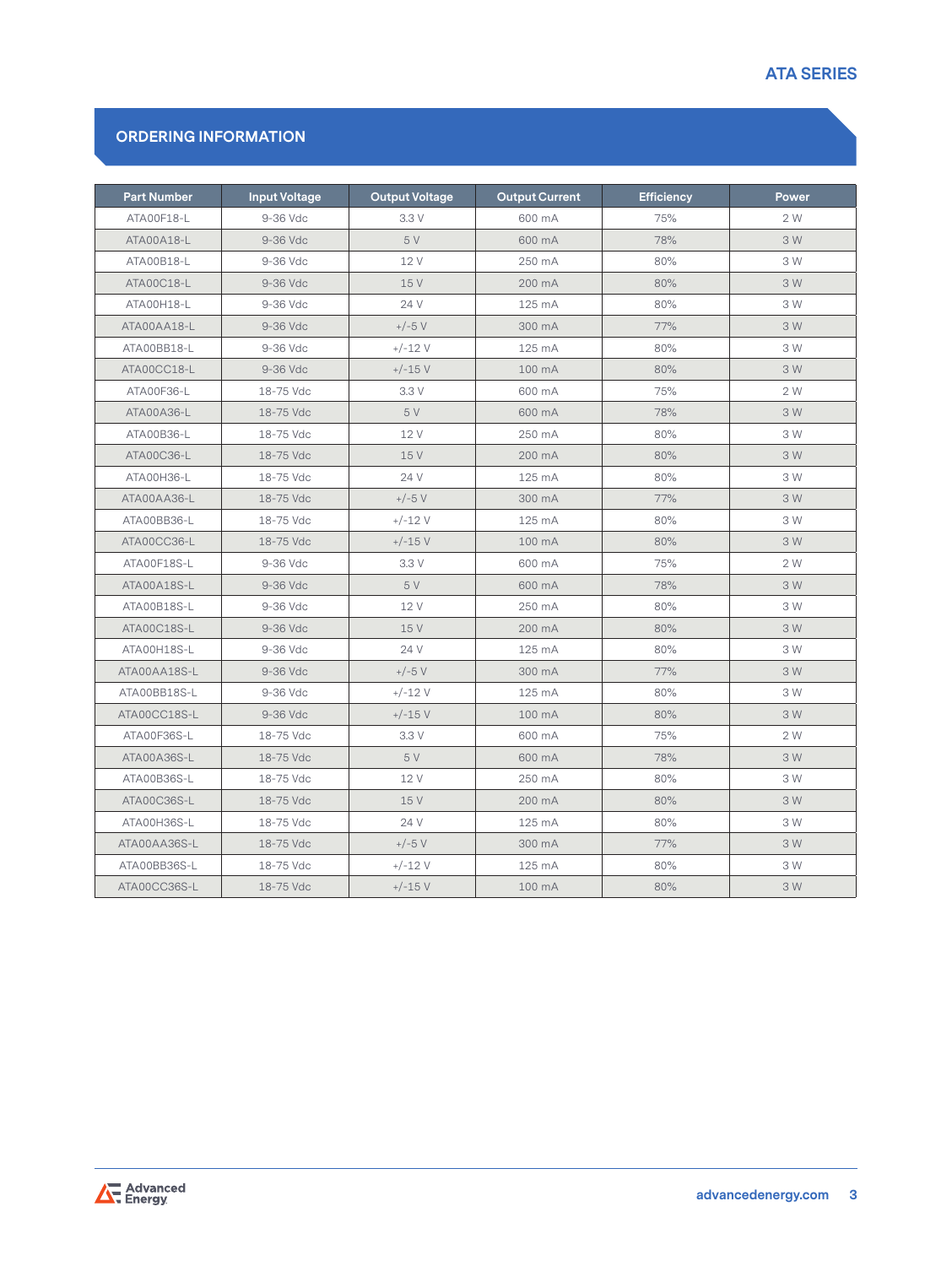# **Mechanical Dimensions**

ATAxxx-L (DIP) ATAxxxS-L (SMD)





• All dimensions in mm (inches)

• Tolerance: X.X±0.25 (X.XX±0.01)

 X.XX±0.13 ( X.XXX±0.005)

• Pin pitch tolerance: ±0.25 (±0.01)

• Pin dimension tolerance:  $±0.1$   $(±0.004)$ 

# **Pin Connectors**

| Pin        | Single Output | <b>Dual Output</b> |
|------------|---------------|--------------------|
|            | $-Vin$        | $-Vin$             |
| $\bigcirc$ | Remote On/Off | Remote On/Off      |
|            | <b>NC</b>     | <b>NC</b>          |
| 8          | <b>NC</b>     | Common             |
| 9          | +Vout         | +Vout              |
| 10         | -Vout         | -Vout              |
| 16         | $+V$ in       | $+V$ in            |